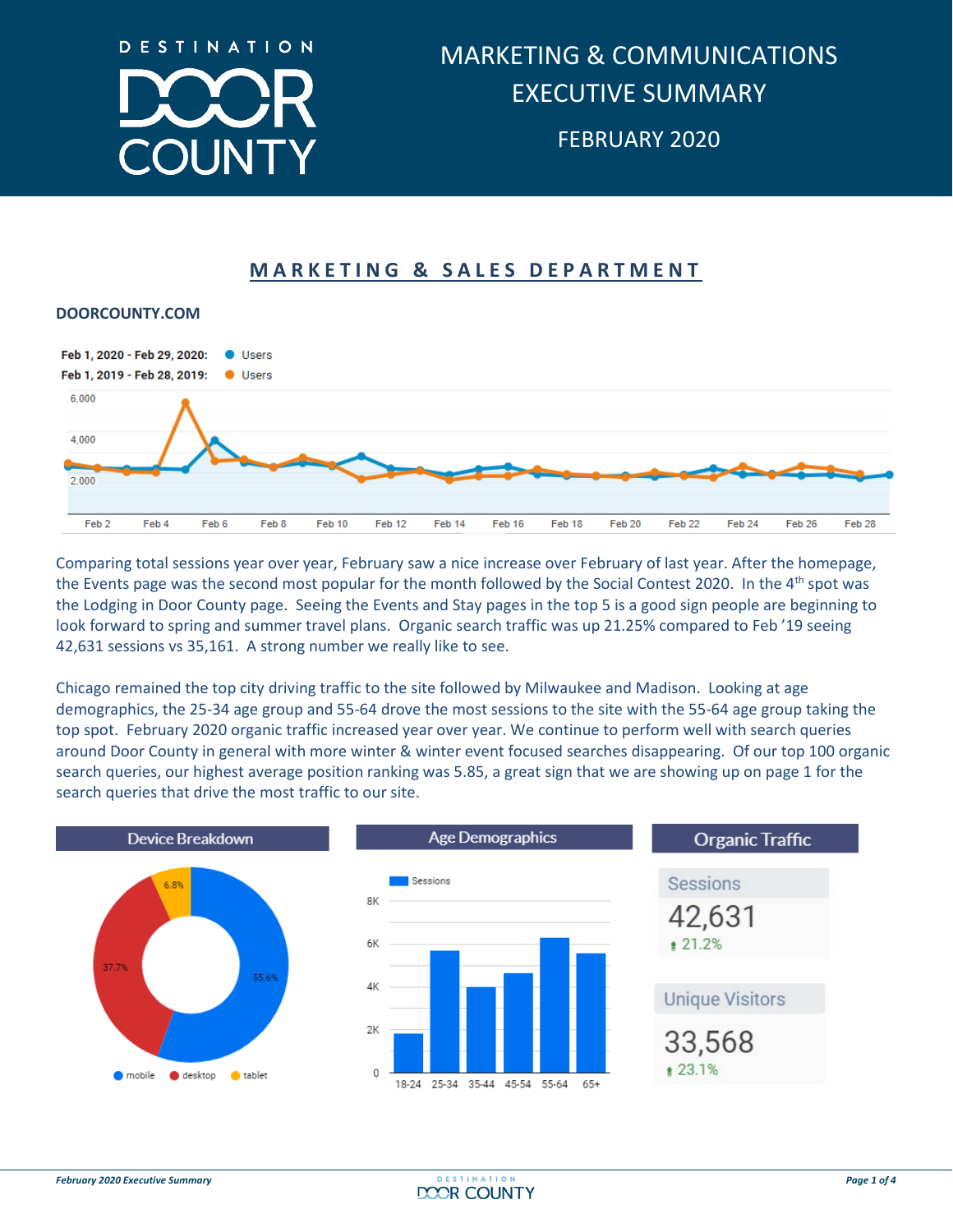| <b>Newsletter Analytics</b>        |                               |  |                                         |  |                             |  |                              |  |  |  |
|------------------------------------|-------------------------------|--|-----------------------------------------|--|-----------------------------|--|------------------------------|--|--|--|
| <b>Total Recipients</b><br>233,445 |                               |  | <b>Successful Deliveries</b><br>232,492 |  | <b>Bounces</b><br>953       |  | <b>Total Opens</b><br>38,154 |  |  |  |
|                                    | Open Rate w/ Remail<br>22.70% |  | <b>Total Clicks</b><br>5,359            |  | Click-Through Rate<br>2.31% |  |                              |  |  |  |

Total February email opens increased over Feb '19 seeing 34,875 opens. The overall open rate also decreased slightly from January but an overall increase from our 22.14% open rate over last February. The most popular sections of the February newsletter were the video "Places You've Never Seen" followed by the "Best Hiking Trails in Door County State Parks" and then "Ways to Embrace Slow Travel in Door County".

January/February Lead Generation Campaign ran from 1/27 to 2/16 on Facebook and Instagram. Targets included Look a Likes, Site Visitors, Interested in Travel, Sustainability, Ecotourism which resulted in 4,446 new emails added to our email database. Lookalike targeting produced the most leads during the campaign.

\_\_\_\_\_\_\_\_\_\_\_\_\_\_\_\_\_\_\_\_\_\_\_\_\_\_\_\_\_\_\_\_\_\_\_\_\_\_\_\_\_\_\_\_\_\_\_\_\_\_\_\_\_\_\_\_\_\_\_\_\_\_\_\_\_\_\_\_\_\_\_\_\_\_\_\_\_\_\_\_\_\_\_\_\_\_\_\_\_\_\_\_\_\_\_\_

### **MEDIA**

Our February media buy garnered roughly 773k impressions. Those impressions were generated through a Facebook & Instagram Lead Generation Campaign (IL, MN, WI), geo-targeted Google Adword Campaign, Digital Outdoor (GB/APP), WI Tourism Travel Guide, Beloit Welcome Center and a targeted social wedding buy in Chicago/MKE/GB/APP/MAD).

Google Adwords saw 5,592 clicks in February. Events ad group continues to see the biggest decline in impressions and clicks compared to the same time last year. Overall cost per click went up 30% compared to Feb of 19 so we will be digging a big deeper to see what specific key words might be driving the increase.

#### **GROUP & MEETING**

In February, Select Traveler Magazine reached out for information to include in an upcoming article featuring Door County. The magazine mails to 5,800 bank, alumni and chamber of commerce travel program directors. We received the following inquiries: 6 Senior Groups, 1 Bank Group and 2 Park District Groups, 3 Family Reunions, 1 Car Club, 1 Girls Getaway, 2 Annual Meetings (WI State Bar Association and WI Nursing Home Association). The Meetings and Group page received a total of 811 pageviews.

\_\_\_\_\_\_\_\_\_\_\_\_\_\_\_\_\_\_\_\_\_\_\_\_\_\_\_\_\_\_\_\_\_\_\_\_\_\_\_\_\_\_\_\_\_\_\_\_\_\_\_\_\_\_\_\_\_\_\_\_\_\_\_\_\_\_\_\_\_\_\_\_\_\_\_\_\_\_\_\_\_\_\_\_\_\_\_\_\_\_\_\_\_\_\_\_\_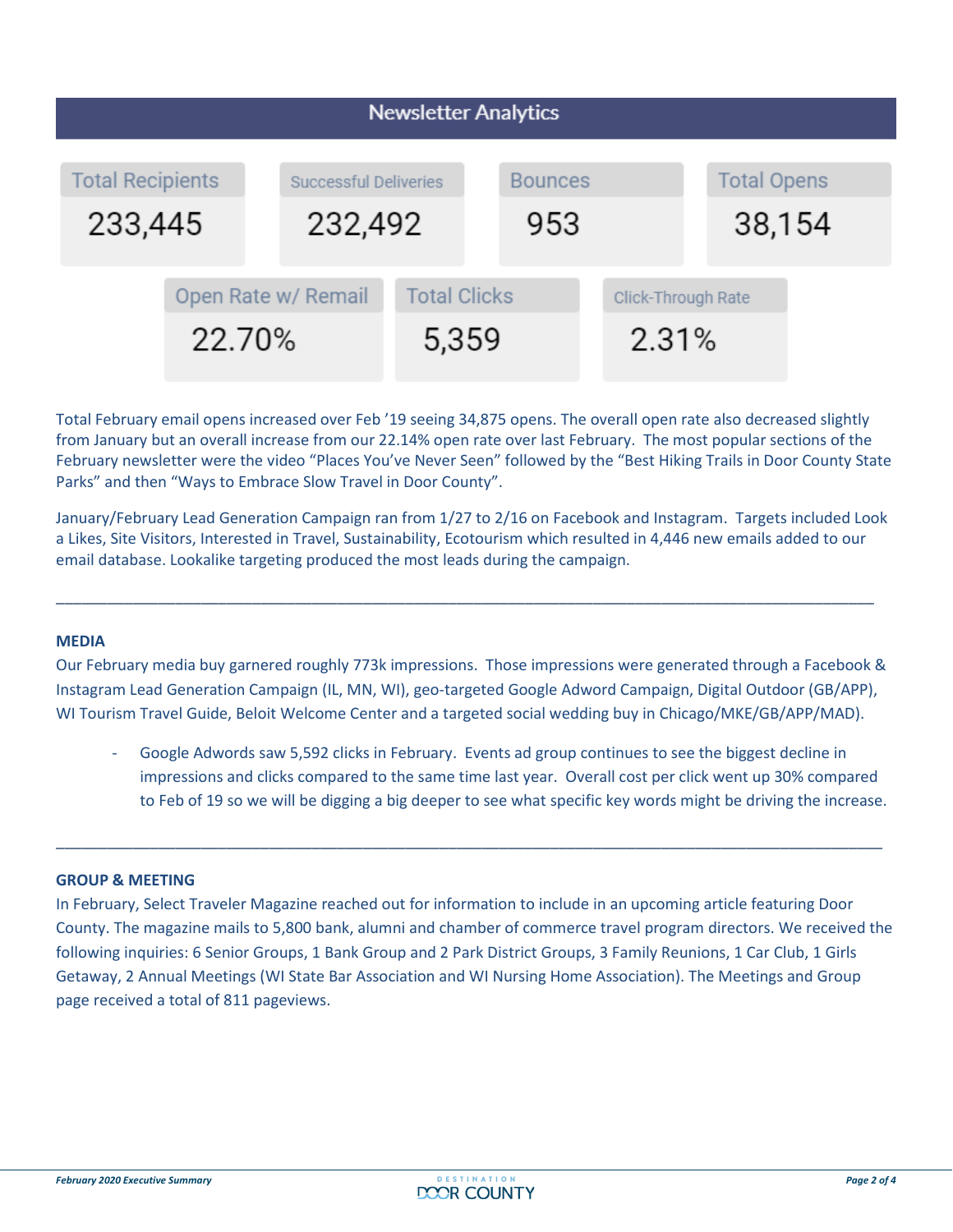#### **WEDDING**

We ran a paid social campaign promoting weddings in Door County. The twoweek campaign began on February 17<sup>th</sup> and ran on Facebook, Instagram and Pinterest producing a total of 86K impressions throughout the CHI, MKE, GB and Madison area. We also partnered with MadCity Bridal once again to offer a Door County getaway at two of their bridal expos held in March (MKE and Madison). We received 4 wedding inquiries via phone and email. The wedding page received a total of 3,188 pageviews.

Award-winning venues, lodging, caterers, photographers, florists and so much more.



**Plan the Perfect Day** Door County weddings.